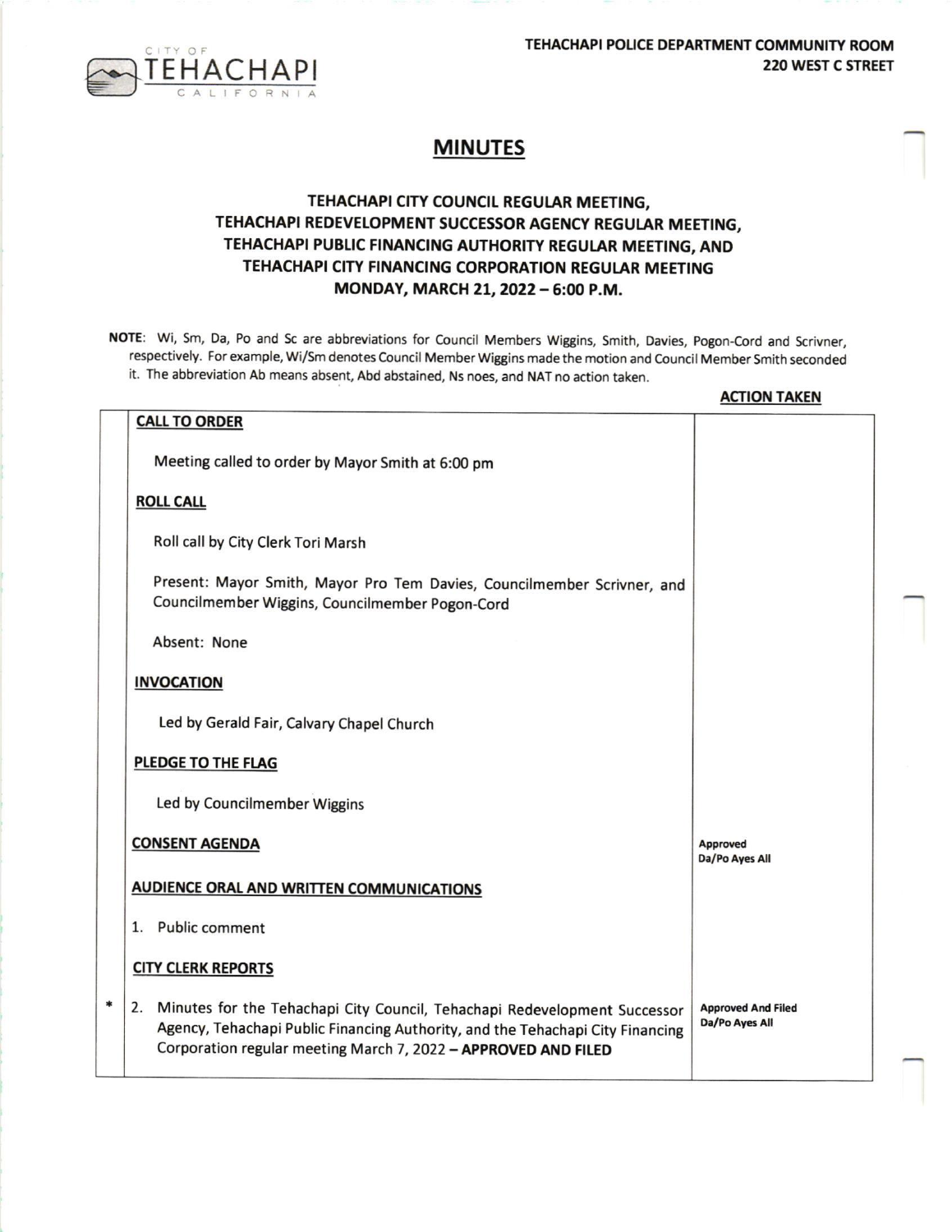Tehachapi City Council Regular Meeting— Monday, March 21, 2022 Tehachapi Redevelopment Successor Agency Regular Meeting Tehachapi Public Financing Authority Regular Meeting And Tehachapi City Financing Corporation Regular Meeting Manuscular ACTION TAKEN

| * |    | 3. Special Event Application - 4 <sup>th</sup> of July Festival - APPROVED THE FOURTH OF JULY<br>SPECIAL EVENT APPLICATION AND ASSOCIATED STREET CLOSURES SUBJECT TO<br>CITY STAFF CONDITIONS AND CITY ATTORNEY APPROVAL                                                                                                                                                                                                                                                                     | <b>Approved The Fourth Of July</b><br><b>Special Event Application And</b><br><b>Associated Street Closures</b><br><b>Subject To City Staff Conditions</b><br><b>And City Attorney Approval</b><br>Da/Po Ayes All |
|---|----|----------------------------------------------------------------------------------------------------------------------------------------------------------------------------------------------------------------------------------------------------------------------------------------------------------------------------------------------------------------------------------------------------------------------------------------------------------------------------------------------|-------------------------------------------------------------------------------------------------------------------------------------------------------------------------------------------------------------------|
| * |    | 4. Special Event Application - 2022 Farmer's Market - APPROVED THE FARMER'S<br>MARKET SPECIAL EVENT APPLICATION AND ASSOCIATED STREET CLOSURES<br>SUBJECT TO STAFF CONDITIONS AND CITY ATTORNEY APPROVAL                                                                                                                                                                                                                                                                                     | <b>Approved The Farmer's Market</b><br><b>Special Event Application And</b><br><b>Associated Street Closures</b><br><b>Subject To Staff Conditions And</b><br><b>City Attorney Approval</b><br>Da/Po Ayes All     |
|   | 5. | A. PUBLIC HEARING - Conduct Public Hearing No. 4 to receive public comments<br>regarding the draft maps for the 2022 revised city council district voting<br>boundaries pursuant to Elections Code section 21601(a) - OPENED HEARING AT<br>6:06 PM; PUBLISHED IN TEHACHAPI NEWS FEBRUARY 23, 2022; NO<br>CORRESPONDENCE; GENERAL SERVICES DIRECTOR ASHLEY WHITMORE GAVE<br>STAFF REPORT; NO PUBLIC COMMENTS RECEIVED; CLOSED HEARING AT 6:10<br>PM; SELECTED MAP 2 FOR ADOPTION BY ORDINANCE | <b>Selected Map 2 For Adoption By</b><br>Ordinance<br>Da/Po Ayes All                                                                                                                                              |
|   |    | B. First reading and introduction of an ordinance adopting the selected revised<br>city council district voting boundaries - APPROVED THE FIRST READING AND<br>INTRODUCTION OF AN ORDINANCE ADOPTING THE SELECTED REVISED CITY<br><b>COUNCIL DISTRICT VOTING BOUNDARIES</b>                                                                                                                                                                                                                  | <b>Approved The First Reading And</b><br><b>Introduction Of An Ordinance</b><br><b>Adopting The Selected Revised</b><br><b>City Council District Voting</b><br><b>Boundaries</b><br>Wi/Po Ayes All                |
|   |    | <b>FINANCE DIRECTOR REPORTS</b>                                                                                                                                                                                                                                                                                                                                                                                                                                                              |                                                                                                                                                                                                                   |
| * | 6. | Disbursements and bills for March 2, 2022 through March 14, 2022 -<br><b>AUTHORIZED PAYMENTS</b>                                                                                                                                                                                                                                                                                                                                                                                             | <b>Authorized Payments</b><br>Da/Po Ayes All                                                                                                                                                                      |
|   | 7. | Disbursements and bills for RSI Petroleum for March 2, 2022 through March 14,<br>2022 - AUTHORIZED PAYMENTS                                                                                                                                                                                                                                                                                                                                                                                  | <b>Councilmember Davies Recused</b><br><b>Himself Due To A Potential</b><br>Conflict Of Interest. He Is An<br><b>Employee Of RSI Petroleum.</b>                                                                   |
|   |    |                                                                                                                                                                                                                                                                                                                                                                                                                                                                                              | <b>Authorized Payments</b><br><b>Sc/Po Motion Carried</b><br>Abd Da                                                                                                                                               |
|   |    | DEVELOPMENT SERVICES DIRECTOR REPORTS                                                                                                                                                                                                                                                                                                                                                                                                                                                        |                                                                                                                                                                                                                   |
|   |    | 8. Active Transportation Program (ATP) Cycle 6 - INFORMATION ONLY                                                                                                                                                                                                                                                                                                                                                                                                                            |                                                                                                                                                                                                                   |
|   |    | <b>CITY MANAGER REPORTS</b>                                                                                                                                                                                                                                                                                                                                                                                                                                                                  |                                                                                                                                                                                                                   |
|   | 9. | Report to Council regarding current activities and programs - VERBAL REPORT                                                                                                                                                                                                                                                                                                                                                                                                                  |                                                                                                                                                                                                                   |
|   |    | <b>COUNCILMEMBER REPORTS</b>                                                                                                                                                                                                                                                                                                                                                                                                                                                                 |                                                                                                                                                                                                                   |
|   |    | <b>CLOSED SESSION</b>                                                                                                                                                                                                                                                                                                                                                                                                                                                                        |                                                                                                                                                                                                                   |
|   | 1. | Closed Session minutes of March 7, 2022 meeting - APPROVED AND FILED                                                                                                                                                                                                                                                                                                                                                                                                                         | <b>Approved And Filed</b><br><b>Wi/Sc Ayes All</b>                                                                                                                                                                |